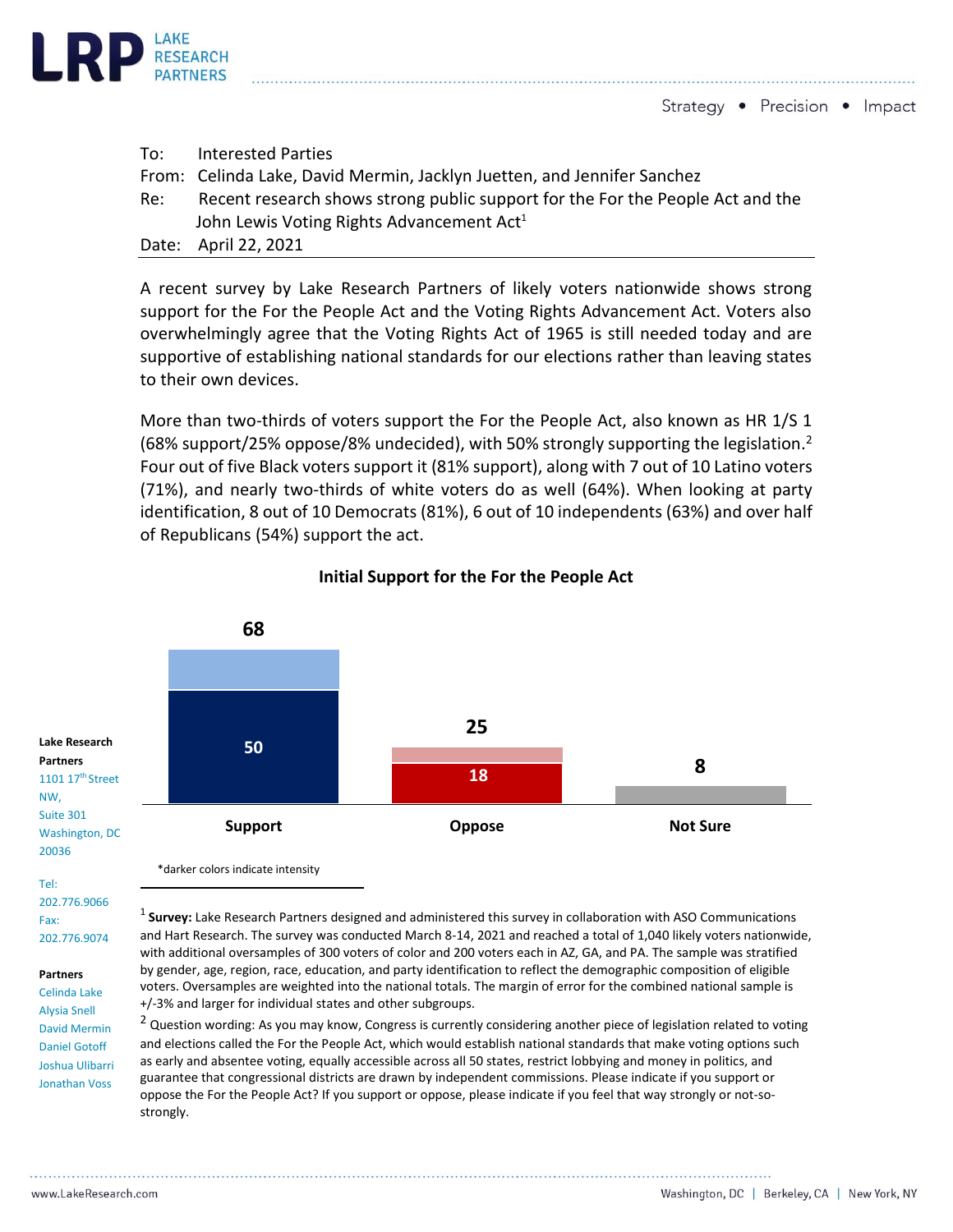Seven out of ten voters support the Voting Rights Advancement Act (70% support/21% oppose/9% undecided), with strong support at  $52\%$ <sup>3</sup> The legislation has strong support among Democrats (82% support), Black (76%), Latino (77%), and white (67%) voters. Support reaches 64% among independents and 58% among Republicans. Regionally, support is strongest in the Northeast (77%), followed by the West (73%), South (68%) and the Midwest (62%).

**Initial Support for the Voting Rights Advancement Act** 

**70 21 9 52 15 Support Oppose Not Sure**

Eighty percent of voters (58% strongly) think the Voting Rights Act of 1965 is still needed today, while only 16% say it's no longer needed.<sup>4</sup> This includes 93% of Democrats who think it's still needed (73% strongly), 73% of independents (46% strongly), and 70% of Republicans (45% strongly). Additionally, nearly 9 in 10 Black and Latino voters and more than 7 in 10 white voters say the Voting Rights Act is still needed.



## **Voting Rights Act of 1965 Still Needed?**

<sup>&</sup>lt;sup>3</sup> Question wording: As you may know, Congress is currently considering a piece of legislation related to voting and elections called the John Lewis Voting Rights Advancement Act, which would restore and strengthen the Voting Rights Act to make sure that any changes to local or state elections are federally reviewed so that everyone's equal right to vote is protected. Please indicate if you support or oppose the passage of the Voting Rights Advancement Act? If you support or oppose, please indicate if you feel that way strongly or not-so-strongly.

<sup>&</sup>lt;sup>4</sup> Question wording: The Voting Rights Act was passed in 1965 to end racial discrimination in voting by eliminating practices like literacy tests, poll taxes, and drawing districts that reduce the voting strength of minorities. Thinking about today, do you think that the Voting Rights Act is still needed or not? Please indicate if you feel that way strongly or not-so-strongly.